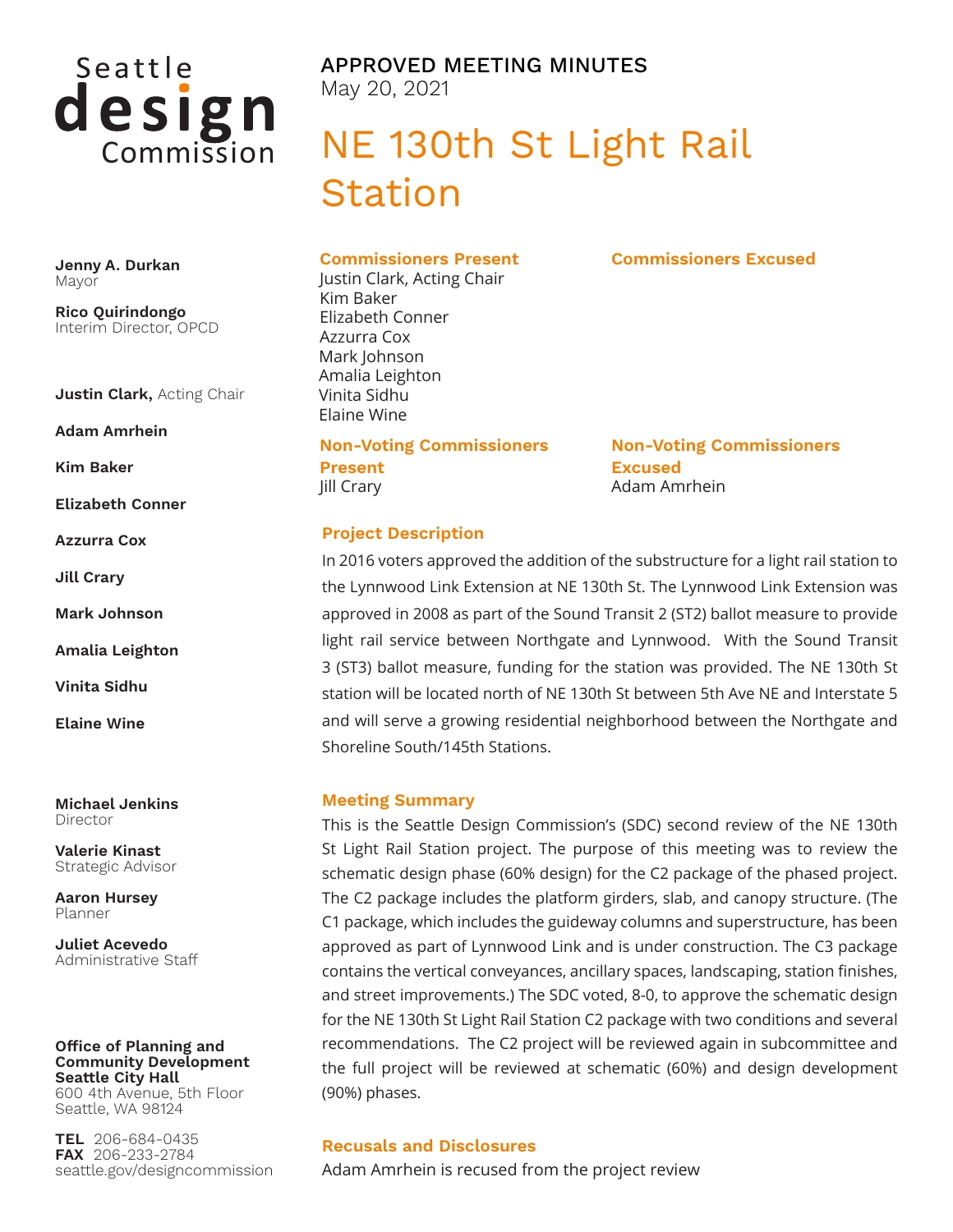### **May 20, 2021**

9:00 - 11:30 am

### **Project Type**

CIP

**Phase** Schematic Design of C2 Pack-

age **Previous Reviews** [4/16/20](https://www.seattle.gov/Documents/Departments/OPCD/DesignCommission/NE130StLightRailStation/SeattleDesignCommission-2020.04.16130thStLightRailStationminutes.pdf)

### **Presenters**

Taylor Carroll, Sound transit Andrea Burnett, Sound Transit Howard Fitzpatrick, LMN Architects Lyna Nget, Sound Transit Elizabeth Powers, O'Brien 360

### **Attendees**

Val Batey, Sound Transit Steve Beadle, WSDOT Matt Beaulieu, WSDOT Lori Burchett, King County Patrice Carroll, OPCD Lucile Chich, Sound Transit Sean Conrad, SDCI Brian Elrod, HNTB John Evans, Sound Transit Robbie Frankel, King County Getahun Getahun, SCL Jaqueline Gruber, Vulcan John Hoey, Seattle Planning Commission Nagheen Kamkar, CM Juarez Office Tim Kamper, Triunity Engineering Stephannie Karlsson, Sound Transit Kurt Kiefer, Sound Transit Lindsay King, SDCI Edward Kwitek, SDCI Kate Lichtenstein, Sound Transit Barbara Luecke, Sound Transit Mario Madayag, Attendee John Marek, SDOT Teri Marsh, HNTB Mark Murray, Sound Transit David Nguyen, WSP Abel Pacheco, Sound Transit Joanna Perez, Sound Transit Chris Saleeba, SDOT Gabriel Seo, SDOT Kate Spitzer, FAS Bryan Stevens, SDCI Clenel Williams, LMN Architects Darold Woodward, HNTB Emily Yasukochi, Sound Transit

Taylor Carroll and Andrea Burnett of Sound Transit, Howard Fitzpatrick of LMN, Lyna Nget of HNTB, and Elizabeth Powers of O'Brien360 presented the project.

The project team presented the schedule. The project is an infill station on the Lynnwood Link Extension (LLE) approved as part of the Sound Transit 3 (ST3) plan. In 2020, the Sound Transit (ST) Board authorized C1 construction and final design of C2 and C3 in an effort to minimize service disruption for riders. At the end of 2021, the ST Board will decide whether or not to fast track construction of the remaining two packages or continue on the ST3 voterapproved timeline for service in 2031. There are three current scenarios for how the project might progress: 1. C2 may be built with LLE and C3 delayed to 2031; 2. both C2 and C3 may be built with LLE; or 3. both C2 and C3 may be delayed to 2031. Due to the pandemic-driven recession and ongoing pressures in the real estate and construction sectors of the economy, the ST Board is considering the options for the delivery of this station as part of a larger capital project realignment program.

The scope and elements of C2, the subject of this meeting, was described. The finishes are included in the C3 package, which is not under review at this meeting.

The presentation team underscored their appreciation for collaboration with WSDOT, Metro, and SDOT and how that coordination has affected station program and its integration with the abutting public realm.

The community outreach was presented. Surveys, open houses, social media, and direct contact were employed. During the COVID pandemic, the presentation team and their consultants worked with community organizations to deliver information to people electronically. They also placed information in high traffic areas such as grocery stores, and ethnic media. Their plan is to continue to work with community where they are.

Following an overview of outreach, the presentation team provided an update on station design . First, the context and its placement between two urban villages was described. The scale of the station in the urban fabric, along the freeway was shown in perspectives. Columns and fencing of the C1 phase are what will touch the ground, and the C2 phase will not add to that. (C1 permitting of Lynnwood Link did not include the SDC.) All vertical and ancillary structures will be in C3, as well as architectural elements and the plaza. The completed station, including C3, was shown for context. Following the Commissions first review in April 2020, the northern escalators were eliminated to save cost. The southern elevators were retained as they are anticipated to have higher use due to their proximity to transit and the 5th Avenue and NE 130th St intersection.

The landscape architecture was presented following the discussion of station design. The interim site design was completed as part of the C1 package. It consists of WSDOT standard seed mixes used in areas that will be disrupted by future construction. On the east side of NE 5th Ave trees and other plants will be planted along the area where associated infrastructure will be located. The C3 landscape design was shown as a preview to the next review.

The sustainability plan and program was presented. LEED BD & C: Transit Station is being used. This is one of the first projects in the world to use this system. Materials choices and pervious paving are measures that will be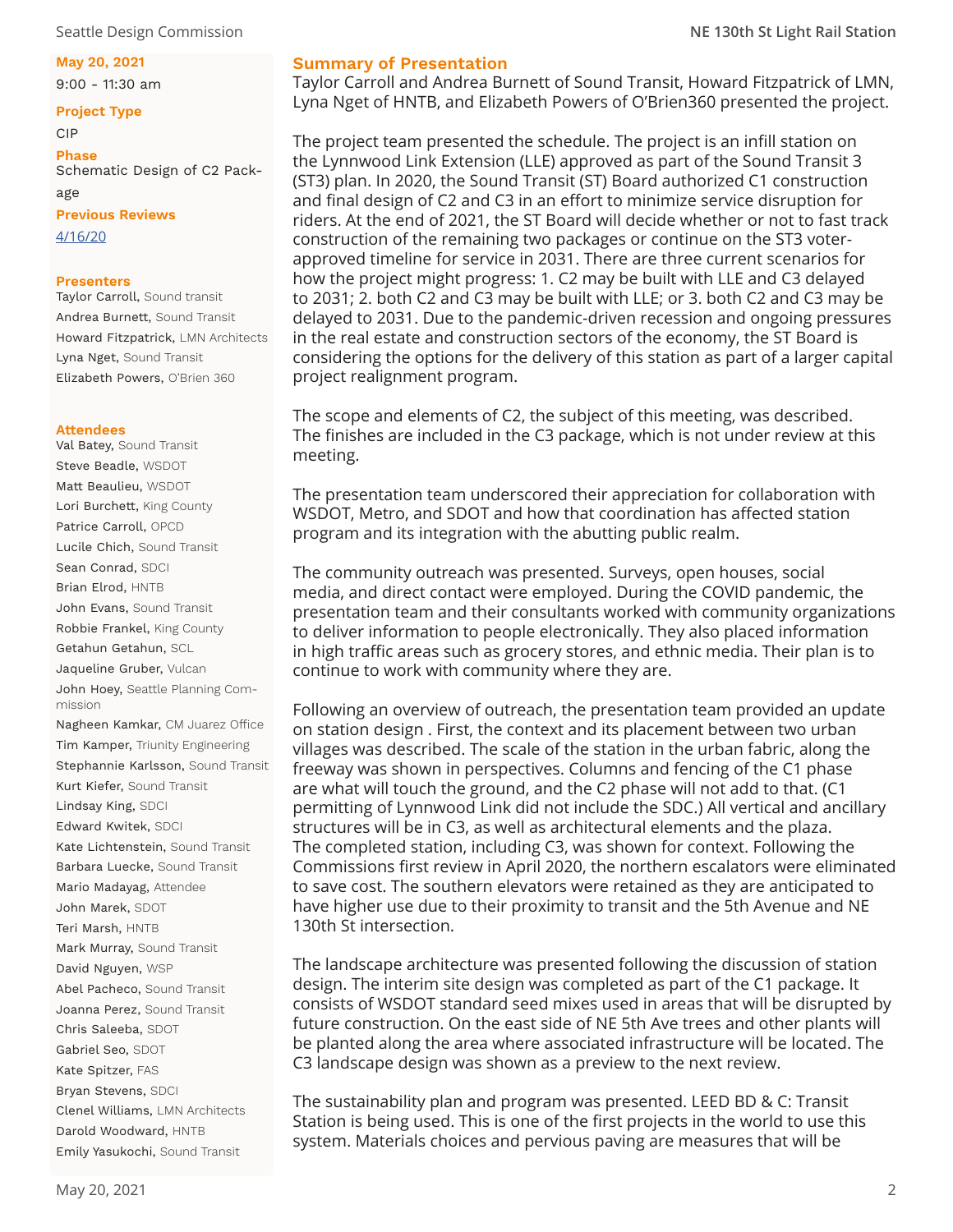### Seattle Design Commission **NE 130th St Light Rail Station**



employed in the C2 phase. The C2 phase sustainability measures were presented, including how low carbon **Interim Condition Option 1: C2 & C3 Later** 

|                                                   | 2019 | 2020                  | 2021              | 2022 | 2023            | 2024 | 2025 | 2030 | 2031 |
|---------------------------------------------------|------|-----------------------|-------------------|------|-----------------|------|------|------|------|
| C2 Package: Platform &<br>Canopy                  |      | D <sub>2</sub> Design |                   |      | 2 Construction  |      |      |      |      |
| C3 Package: Plaza & Street<br><b>Improvements</b> |      | D3 Design             | <b>ST BOARD</b>   |      | C3 Construction |      |      |      |      |
|                                                   |      |                       | $\bigcap_{i=1}^n$ |      |                 |      |      |      |      |

## **Interim Condition Option 2: C2 now, C3 Later**



alternatives can be used.

## **Agency Comments**

**Chris Saleeba**, SDOT, commented that the collaborative work between the City and Sound Transit has been good.

**Rob Frankel**, King County Metro, commented that the Metro interface comes mainly at D3, but he appreciates the collaboration going on already.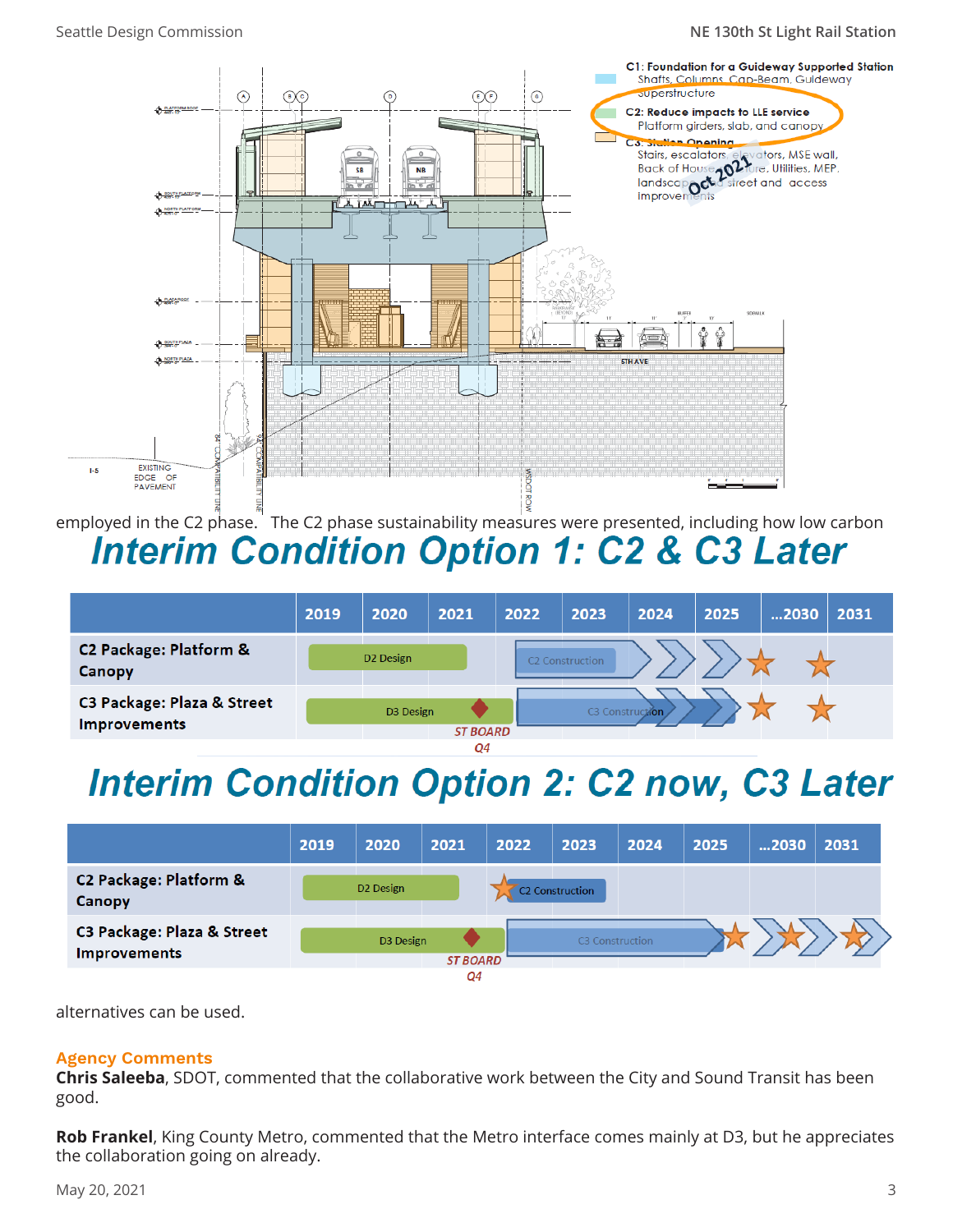**Public Comments**  None

## **Summary of Discussion**

The Commission organized its discussion around the following issues:

- Civic Presence
- Neighborhood Integration
- Pedestrian Environment
- Non-Motorized Connections
- Community Engagement

## *Civic Presence*

Commissioners discussed the condition of the public realm in the interim, between when D2 is built and when the remaining parts of the light rail facility are built. They expressed that given the length of time the interim condition may extend, the usual utilitarian temporary site improvements, such as fencing and hydroseeding, would not be appropriate. Commissioners expressed a desire for Sound Transit to recognize that the station, in both its unfinished and finished state, would reflect on Seattle given its position along the freeway and an arterial. Such a massive infrastructure object in this location would require more than a utilitarian solution. It would need to be integrated into the built and social fabric of the neighborhood. The station will be both a landmark from the viewpoint of the freeway and also within the neighborhood.

## *Neighborhood Integration*

There was concern that the building would appear to be a foreign object placed in the neighborhood but not functional for the community. The conversation circled around the need to communicate to the public that the station was not abandoned after construction begin, but that it would be completed at a later date and be an asset to the community. Commissioners suggested that the Sound Transit art program might find a low cost solution to enliven the building in the interim, such as with light and color. Signage around the neighborhood might also be employed to introduce the station to the community. The interim solution might provide for layering into the permanent design.

## *Pedestrian Environment*

Another discussion point was the concern about the pedestrian environment along the site. Commissioners expressed concern that the edge condition, with chain link fence along an unfinished roadway edge and hydroseeded expanse, would be particularly troublesome because it might be something the community would have to live with for many years. They provided ideas for how to improve this condition, such as by moving the fence back to create a more generous space for walking, and using more interesting fencing. This would be a way to bring in the human scale to such a monumentally sized structure.

## *Non-Motorized Connections*

Commissioners discussed how pedestrians and cyclists would be drawn to the station by its visibility but then not be able to use the station. They discussed the necessity of providing a safe route for pedestrians and bikes to reach the 145th Street station while the NE 130th Street station is in its unfinished condition.

## *Community Engagement*

The discussion was peppered with advice to connect with community. Considering meeting with community at the site. Also, consider communities like Haller Lake that will also be using the station.

## **Action**

The SDC thanked the project team for their presentation on the schematic design for the C2 phase of the NE 130th Street Light Rail Station. The Commission appreciated the early collaboration and coordination between Sound Transit and city, county, and state agencies, and the strong sustainability strategy. The SDC voted, 8-0, to approve the schematic design for the 2 package for the NE 130th Street Light Rail Station project with the following condition:

- 1. Develop a more enhanced interim condition for the facility that includes:
- May 20, 2021 i. Safe, legible pedestrian and bike connectivity to the 145th Street Station